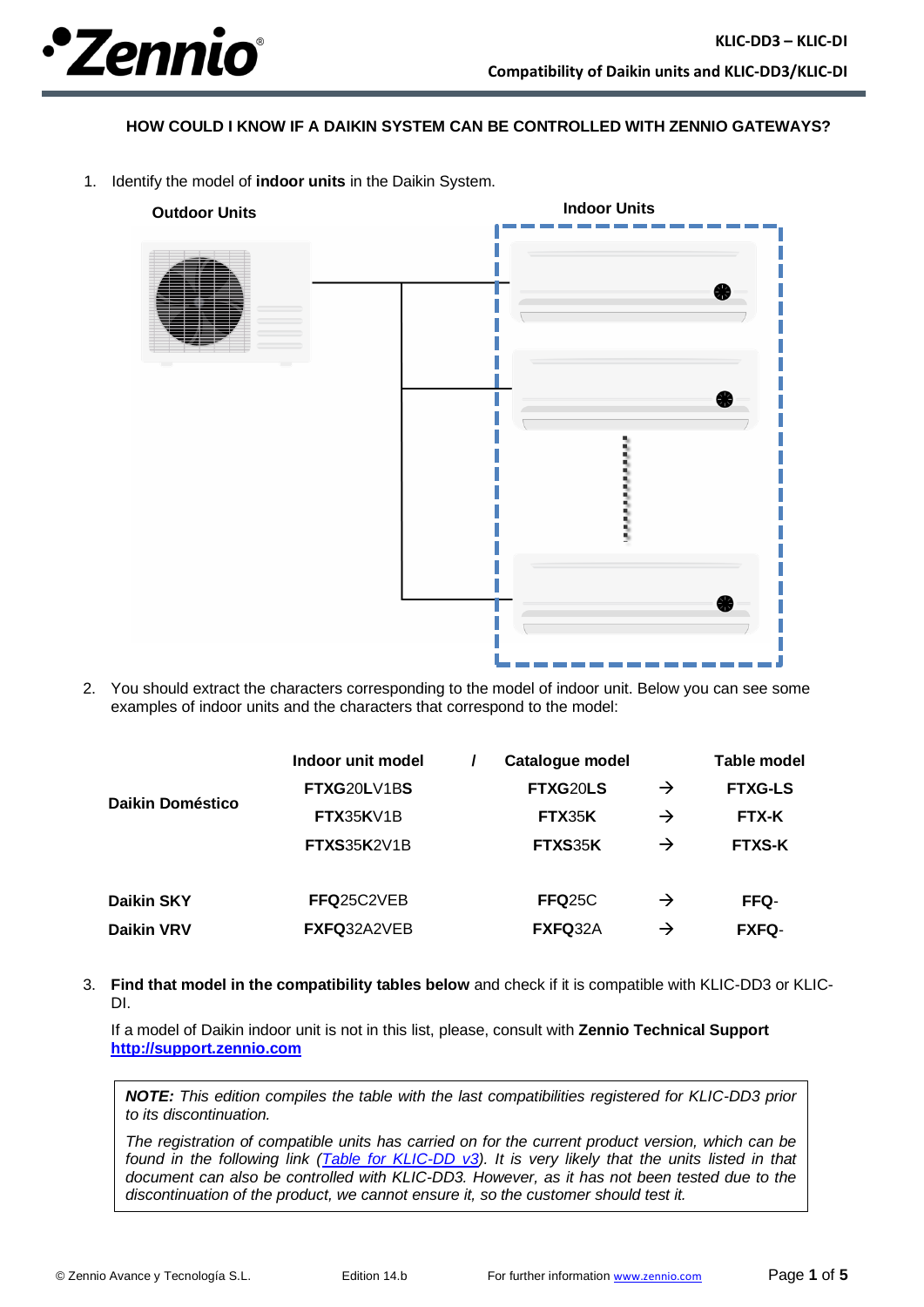

| <b>LINE</b>                     | <b>MODEL OF DAIKIN INDOOR UNIT</b> |  |
|---------------------------------|------------------------------------|--|
| <b>Ururu Multi</b>              | CTXU-G                             |  |
|                                 | FTXR-E                             |  |
| <b>Ururu Sarara</b>             | FTXZ-N                             |  |
|                                 | CTXS-K**                           |  |
|                                 | CTXM-M                             |  |
|                                 | CTXA-AW/AS/AT***                   |  |
|                                 | FTXS20/25K **                      |  |
|                                 | FTXS35/42/50K                      |  |
|                                 | FTXS-J/G/B/C/D/E/F                 |  |
|                                 | FTKS-J/G/B/C/D/E/F                 |  |
|                                 | FTXD-D/BVM                         |  |
|                                 | FTKD-D/BVM                         |  |
|                                 | FTXE-BVM                           |  |
|                                 | FTKE-BVM                           |  |
|                                 | FTN-E/F/J                          |  |
|                                 | FTYN-E/F/J                         |  |
|                                 | FTXL-JV **/G                       |  |
|                                 | FTXLS-K3                           |  |
|                                 | FTXM-M                             |  |
|                                 | FTXP-K3/L                          |  |
|                                 | FTX-J3 **/GV/KV/KN                 |  |
| <b>Wall Mounted Inverter</b>    | FTK-F/GV/BVM                       |  |
|                                 | FTX-JV/K **                        |  |
|                                 | FTK-JV **                          |  |
|                                 | FTXN-KVJU                          |  |
|                                 | FTKN-KVJU                          |  |
|                                 | FTXN-JEVJU/KEVJU**                 |  |
|                                 | FTXK-AW/AS<br>FTKN-JEVJU/KEVJU **  |  |
|                                 | FTXA-AW/AS/AT***                   |  |
|                                 | FVXM-F                             |  |
|                                 | FTXTM-M                            |  |
|                                 | FTXTP-K                            |  |
|                                 | ATXTP-K                            |  |
|                                 | ATCX-A                             |  |
|                                 | ATXS-G/E/K                         |  |
|                                 | ATXM-M                             |  |
|                                 | ATXL-JV                            |  |
|                                 | ATXP-K3/L                          |  |
|                                 | ATX-E/J3/KV                        |  |
|                                 | ATX-JV/GV1B **                     |  |
|                                 | FT-JV1A/GAVEA                      |  |
| <b>Wall Mounted No Inverter</b> | FTY-GAV1A                          |  |

## **COMPATIBILITY OF DAIKIN RESIDENTIAL INDOOR UNITS WITH KLIC-DD3**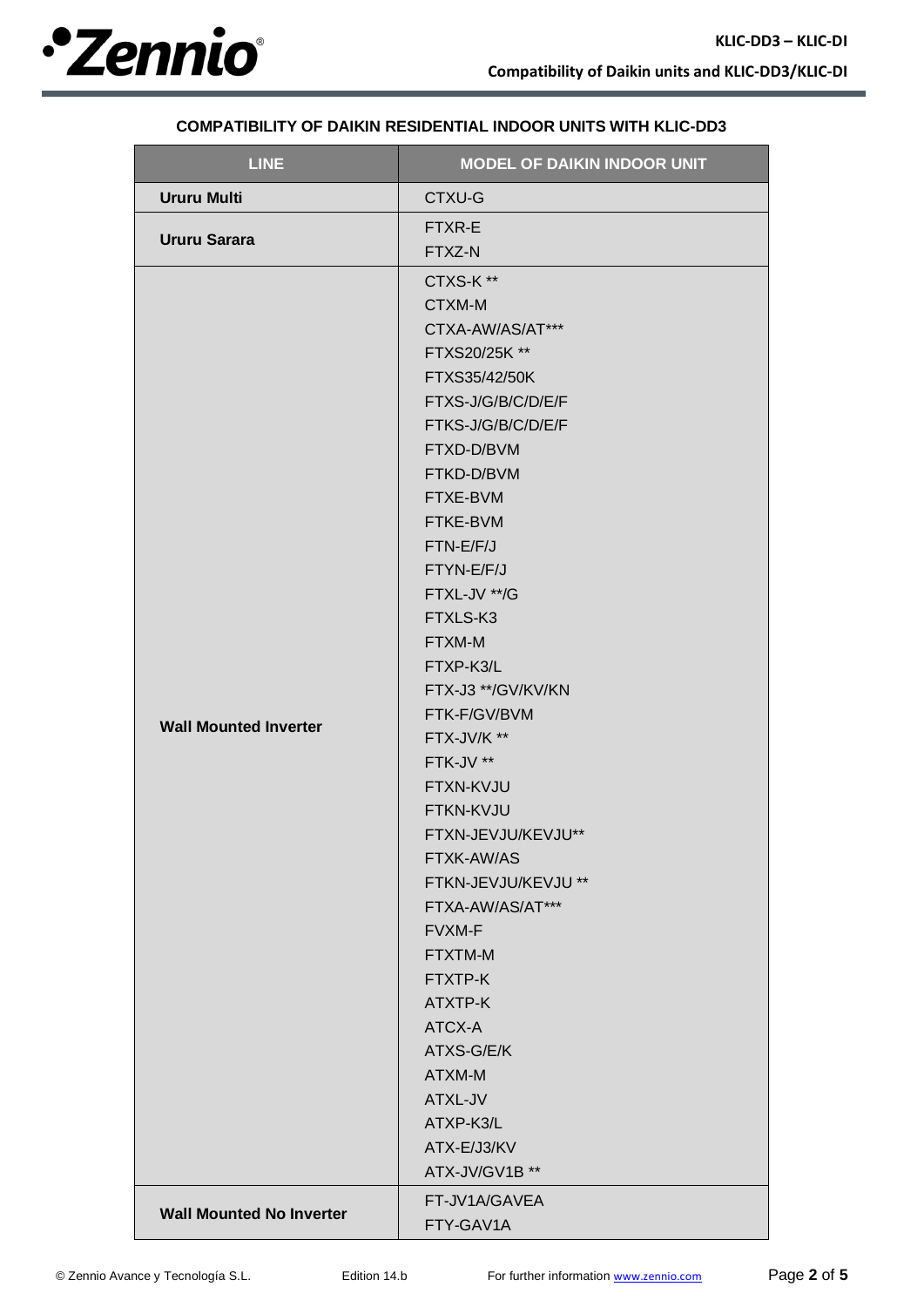

|                                      | <b>FVXS-F</b>         |
|--------------------------------------|-----------------------|
| <b>Floor Heat Pump</b>               | <b>FVKS-F</b>         |
|                                      | <b>FLXS-B</b>         |
|                                      | <b>FLKS-B</b>         |
| <b>Floor/Roof Heat Pump</b>          | FLX-A                 |
|                                      | FLK-A                 |
|                                      | FDXS-C/E              |
|                                      | FDKS-C/E              |
| <b>Slim Concealed Ceiling Series</b> | CDXS-C                |
|                                      | CDKS-C                |
|                                      | FTXG-E/JW/JS/JA/LW/LS |
|                                      | FTXJ-L/MS/MW          |
| <b>Emura</b>                         | CTXG-E                |
|                                      | ATXG-E                |
| <b>Nexura</b>                        | <b>FVXG-K</b>         |
| <b>Sensira</b>                       | FTXF-A                |

*\*\* To control these units, it is necessary to install an additional card with connector S21. Please, contact your Daikin dealer.*

*\*\*\* To control these units, an additioinal cable/adaptor (EKRS21) is required for the S21 connector. Please, contact your Daikin dealer.*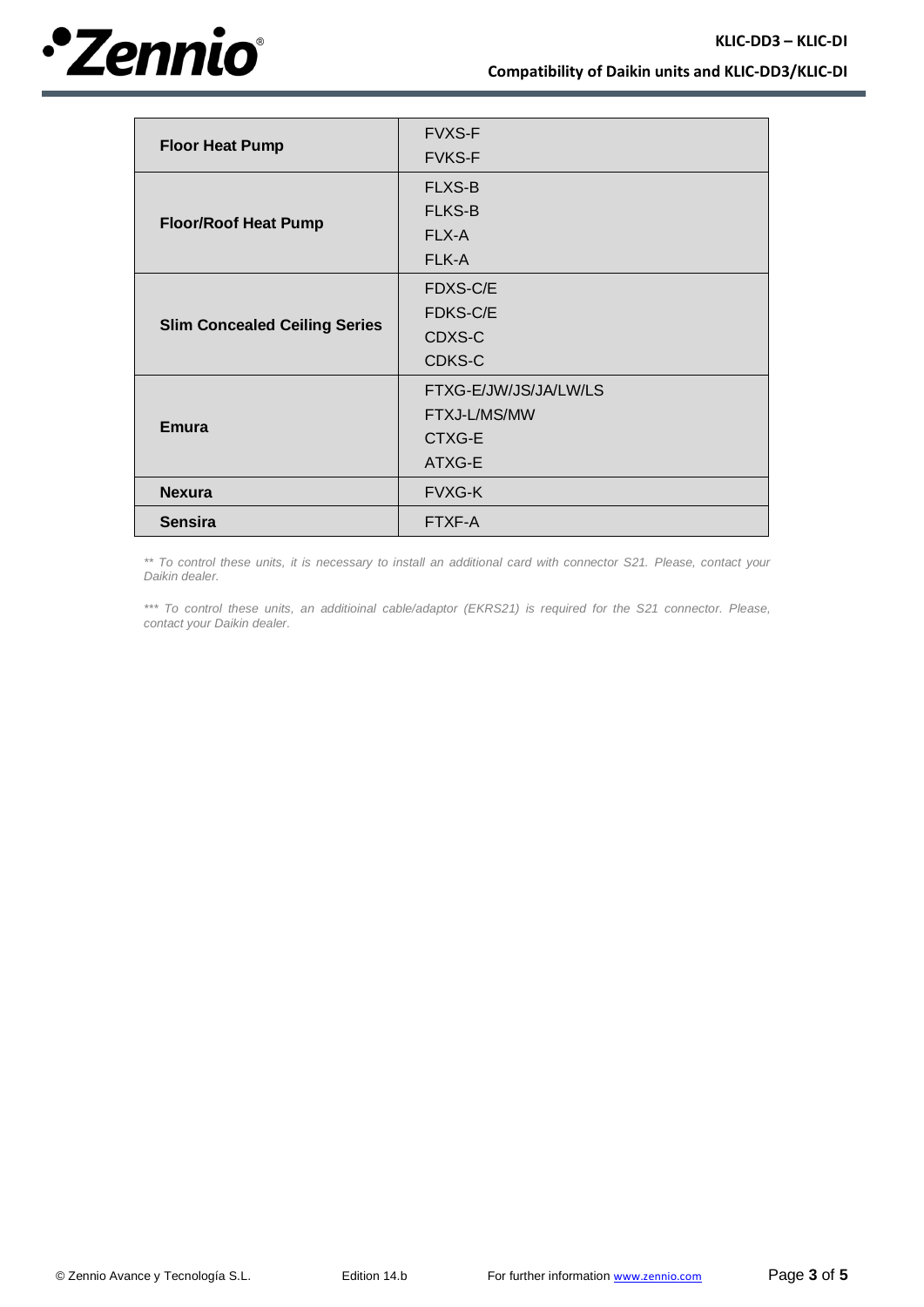

## **COMPATIBILITY OF DAIKIN COMMERCIAL AND INDUSTRIAL INDOOR UNITS WITH KLIC-DI**

| <b>LINE</b>                                                             | <b>DAIKIN INDOOR UNIT</b><br><b>KLIC-DI VRV</b> | <b>DAIKIN INDOOR UNIT</b><br><b>KLIC-DI SKY</b>    |  |
|-------------------------------------------------------------------------|-------------------------------------------------|----------------------------------------------------|--|
| 2-way blow ceiling mounted cassette                                     | FXCQ-                                           |                                                    |  |
| 4-way blow ceiling mounted cassette                                     | FXZQ-                                           | FFQ-<br>FFA-<br>FHC-<br>FHYC-<br>FHYCP-            |  |
| <b>Ceiling mounted corner cassette</b>                                  | FXKQ-                                           | FHK-<br>FHYK-                                      |  |
| 4-way blow ceiling suspended unit                                       | FXUQ-                                           | FUQ-<br>FUY-<br>FUA-                               |  |
| Round flow ceiling mounted cassette                                     | FXFQ-                                           | FCQ-<br>FCQG-<br>FCAG-<br>FCQHG-<br><b>FCAHG-F</b> |  |
| Round flow ceiling mounted cassette -<br><b>Commercial Multi System</b> |                                                 | FMCQ-<br>FMDQ-                                     |  |
| <b>Ceiling suspended unit</b>                                           | FXHQ-                                           | FHQ-<br>FHA-<br>FHQG-<br>FH-<br>FHY-               |  |
| <b>Ceiling mounted build-in</b>                                         | FXTQ-                                           | FHB-<br>FHYB-                                      |  |
| Slim concealed ceiling unit                                             | FXDQ-                                           | FDXS-F<br>FDYB-<br>FDXM-                           |  |
| <b>Concealed ceiling unit</b>                                           |                                                 | FDYM-                                              |  |
| Large concealed ceiling unit                                            | FXMQ-                                           | FDQ-<br>FDA-<br>FDEQ-<br>FD-<br>FDY-               |  |
| Inverter driven concealed ceiling unit                                  | FXSQ-                                           | FBQ-<br>FBA-<br>FDBQ-<br>ADEQ-<br>FBK-<br>FHYBP-   |  |